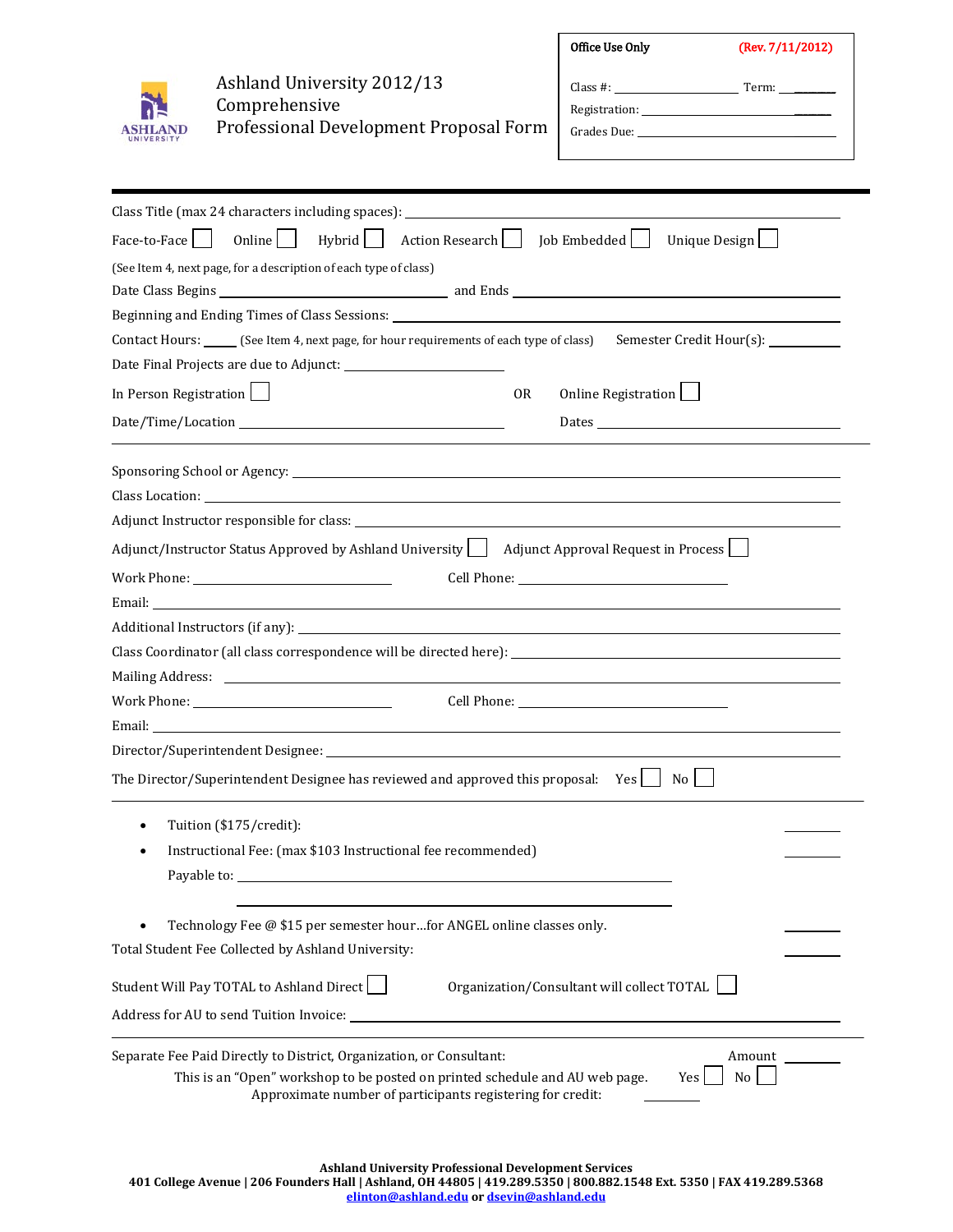# **Items listed below directly reference [Ohio's criteria for High Quality Professional Development](http://education.ohio.gov/GD/Templates/Pages/ODE/ODEDetail.aspx?Page=3&TopicRelationID=1223&Content=122972) (HQPD).**

*1.* **High quality professional development (HQPD) is purposeful, structured and continuous over time.** *Check those that apply.*

 $\Box$  Class goals & vision are clear, focused and aligned with our district/organization priorities

 $\Box$  Includes planning, implementation, reflection, evaluation and revision

 $\Box$  Supports/advances the leadership capacity of the participants

 $\Box$  Participants will work in small learning teams and engage in sustained/ongoing experiences

Our educational community/organization supports professional development as a condition for improvement

Organization resources are allocated for planning, implementing and supporting professional development

1a. Provide a one paragraph description of this class. If this class is open to the public, this description will be posted on the Ashland University website.

**2.** High quality professional development (HQPD) is informed by multiple sources of data. *Check those that apply.*

| Data related to student achievement have been analyzed to determine the focus and content for this PD |
|-------------------------------------------------------------------------------------------------------|
|                                                                                                       |
| Opportunities to analyze their practice and examine multiple sources of data                          |
|                                                                                                       |

Opportunities to study the research that support claims made by advocates of a particular approach

Data from evaluations of previous PD have been analyzed to determine the focus and content for this PD

2a. Describe the current educational issue/problem that this professional development class is responding to.

**3. High quality professional development (HQPD) is collaborative.** *Check those that apply.*

 $\Box$  Provides ongoing opportunities for educators to work together

Diverse teams of educators have worked collaboratively to plan, deliver and evaluate this PD

 $\Box$  Incorporates communication technologies to broaden the scope of collaboration

| High quality professional development (HQPD) includes varied learning experiences that |
|----------------------------------------------------------------------------------------|
| accommodate individual educators' knowledge and skills. Check those that apply.        |

Based on identified needs

 $\Box$  Includes a variety of learning experiences

Reflects a logical sequence of experiences

3 & 4a. Attach an agenda that describes each session that the class will meet and the activities that will take place outside of class. The agenda must include the date/time for each session and a bulleted listing of all topics and activities for all sessions/activities. For each credit requested, your agenda must document…

- a. **Face-to-Face** ... 15 hours of traditional classroom instruction<br>b. **Online** ... 15 hours of adjunct facilitated/monitored online ins
- b. **Online** ... 15 hours of adjunct facilitated/monitored online instruction c. **Hybrid** ... 15 hours of a combination of face-to-face and online instruct
- c. **Hybrid**…15 hours of a combination of face-to-face and online instruction
- d. **Action Research**…8 hours of traditional classroom instruction (at least 2 meetings) and 7 hours of team meetings
- e. **Job Embedded**…5 hours of traditional classroom instruction (at least 2 meetings) and 30 hours of team and individual study/implementation. Include description of how 30 hours will be monitored.
- f. **Unique Design…**Prior to submitting a "Unique Design" proposal, meet with the Ashland University Professional Development Director to assure that University and Ohio Board of Regents' credit requirements are met.

The agenda has been attached? Yes  $\Box$  No